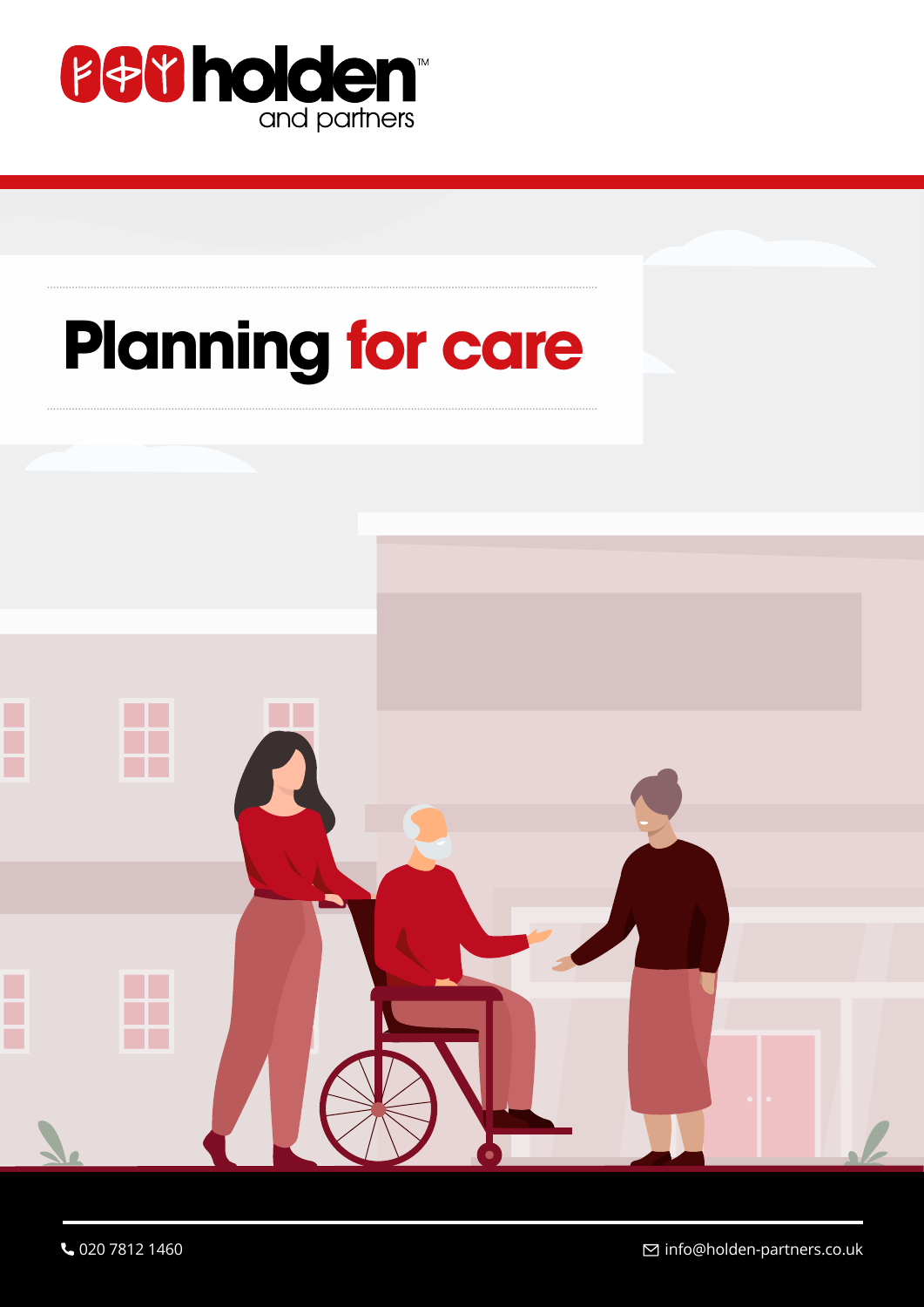

# **Planning for care**

Many people have considered their retirement by the time they reach middle age, working towards building enough funds for a good quality of life and maybe holidays or exciting activities. Amongst this, it is easy to ignore the rather less inspirational possibility of needing long-term care. Yet with careful planning for this eventuality, you can avoid future stress for yourself and your family, leaving you free to enjoy your retirement.

Although there is a growing number of older people in the UK1 , very few over 55s prepare for the possibility that they will require long-term care2 . However, financial planners often encourage preparation for a 'U-shaped' pattern of spending in retirement, as shown in this illustrative example.



#### Footnotes

1. https://www.ageuk.org.uk/globalassets/age-uk/documents/reports-and-publications/later\_life\_uk\_factsheet.pdf

2. https://www.justgroupplc.co.uk/~/media/Files/J/JRMS-IR/news-doc/2019/2019%20Care%20Report%20-%20what%20reform.pdf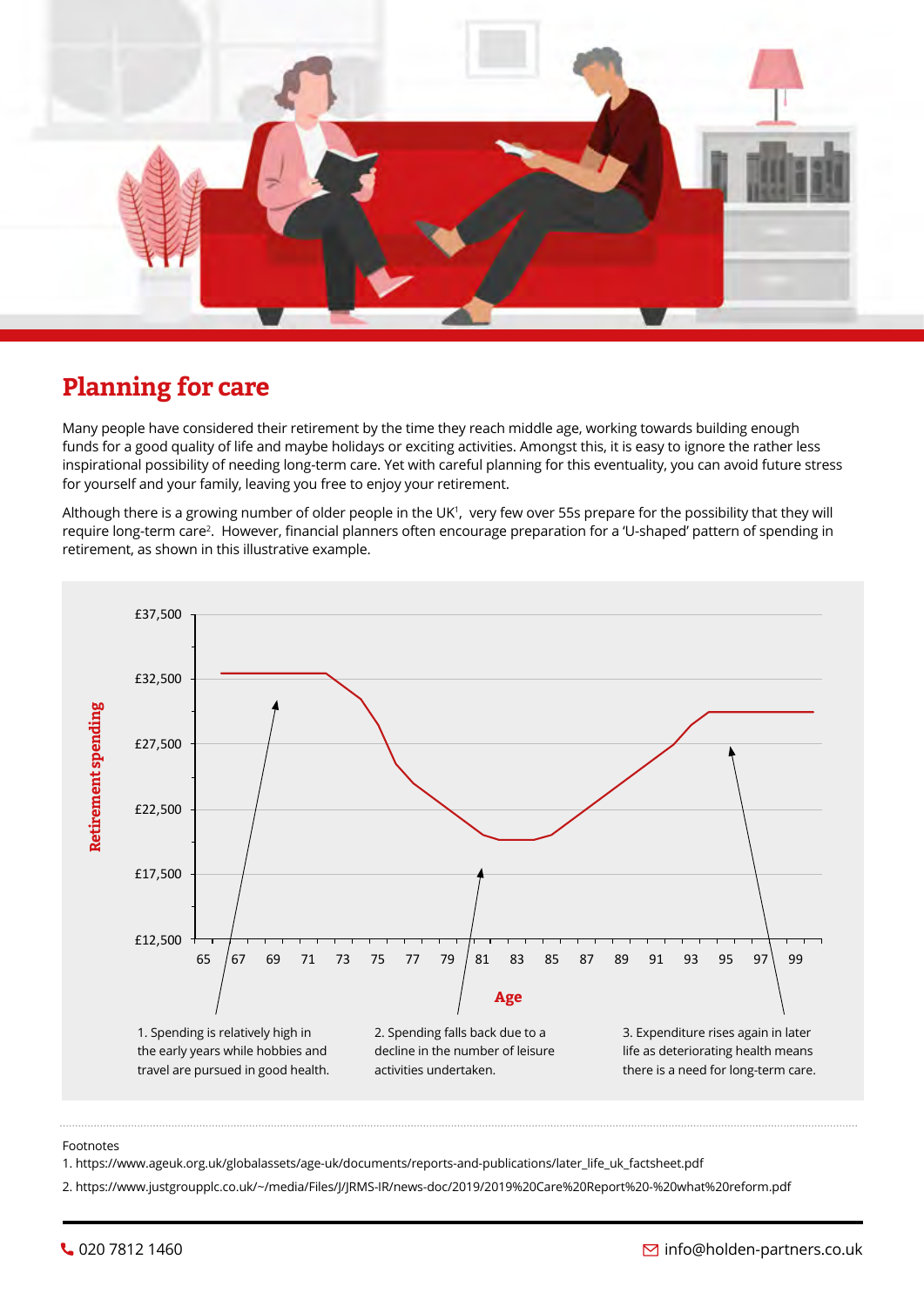

# **Types of care**

There are various options and choices when choosing care, and the ideal solution for you is likely to be bespoke, to a degree. Furthermore, any needs identified or predicted now will probably alter, so the best approach could change over time. The key considerations are:

- Whether the individual wants to, or can, stay in their own home.
- The choice of carer, for example a family member or external professional.
- The cost and affordability of care.

**Family care** may suffice where somebody wants to remain at home and has relatively simple care needs. A family member simply provides help and support to enable the older relative to live comfortably at home. It is the cheapest form of care, although families are increasingly geographically spread, and career commitments can leave some people with limited time so it may not be a long-term solution.

Where care needs are greater, but someone still wants to remain at home, **professional care at home** is likely to be required. This is where carers from a home care agency make visits, with the duration and frequency set according to needs. The carer is a trained professional, and costs can be high if frequent or lengthy visits are needed.

**Sheltered housing** is an alternative option where an individual does not want or need to remain in their own home. The emphasis is on supervision rather than care. Self-contained accommodation is provided, often with on-site or nearby key services to support independent living. As a result, sheltered housing is typically used where care needs are less intensive.

**Residential care** provides the greatest level of care and is suited to individuals who cannot remain at home. There is a distinction between:

- 'residential care' where care is delivered in a residential setting (rather than in someone's own home), and
- 'nursing home care' where a nurse must be present to provide medical care alongside basic day-to-day care.

Nursing homes are generally more expensive, which may be a factor in finding an appropriate solution. Other considerations include the care home's location, available budget, expected future care needs and any special requirements.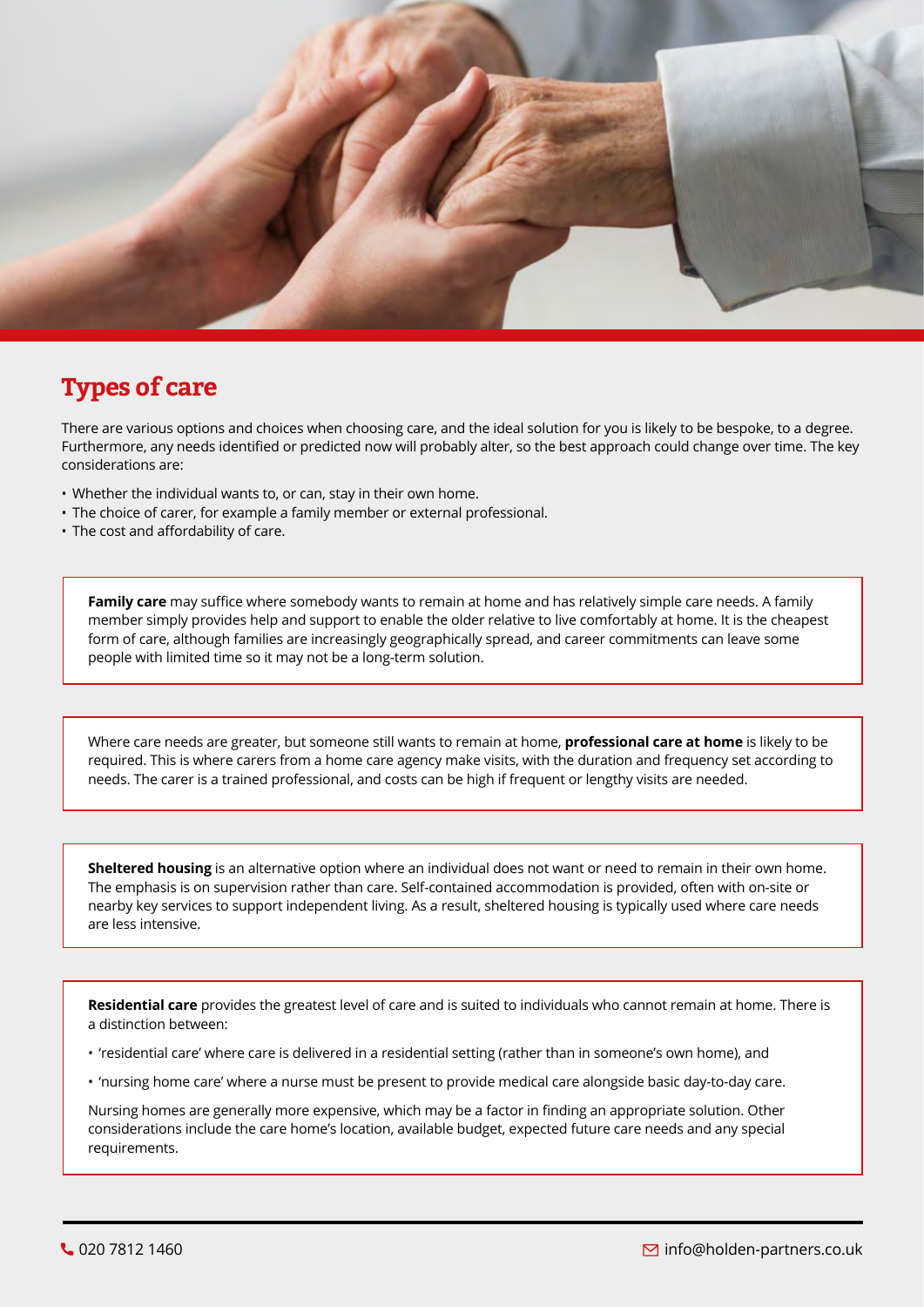

# **Costs of care**

The costs of care can vary substantially, which reflects the wide variety of care available.

The State may meet some costs where somebody does not have sufficient income to pay their care costs, but in all parts of the UK the financial assistance is removed where savings and investments exceed certain limits. In Wales for 2022/23, this is £24,000 for non-residential care or £50,000 for residential care. For the rest of the UK, there is a sliding scale between which support begins to be reduced before being removed altogether if it exceeds the upper limit:



All of an individual's assets are considered, including shares of jointly owned assets. However, there are some important nuances, including where a spouse or partner still needs to reside in the family home.

One notable exception is investment bonds, which are treated as life insurance policies and therefore may not be counted. However, this is at the discretion of the relevant local authority.

'Deliberate deprivation' rules also mean it is not possible to simply invest in an investment bond or give away assets to avoid paying for care.

Due to the relatively low threshold for means-testing, most people will need to meet care costs privately, at least in the early years. Precise costs will depend on the care required, but the average cost for a place in a care home in the UK is about £35,000 per year, or £50,000 per year if nursing care is required<sup>3</sup>.

It is also important to acknowledge that there are significant variations across the UK, with the highest costs in London and South East England.

Footnotes

3. https://www.moneyhelper.org.uk/en/family-and-care/long-term-care/care-home-or-home-care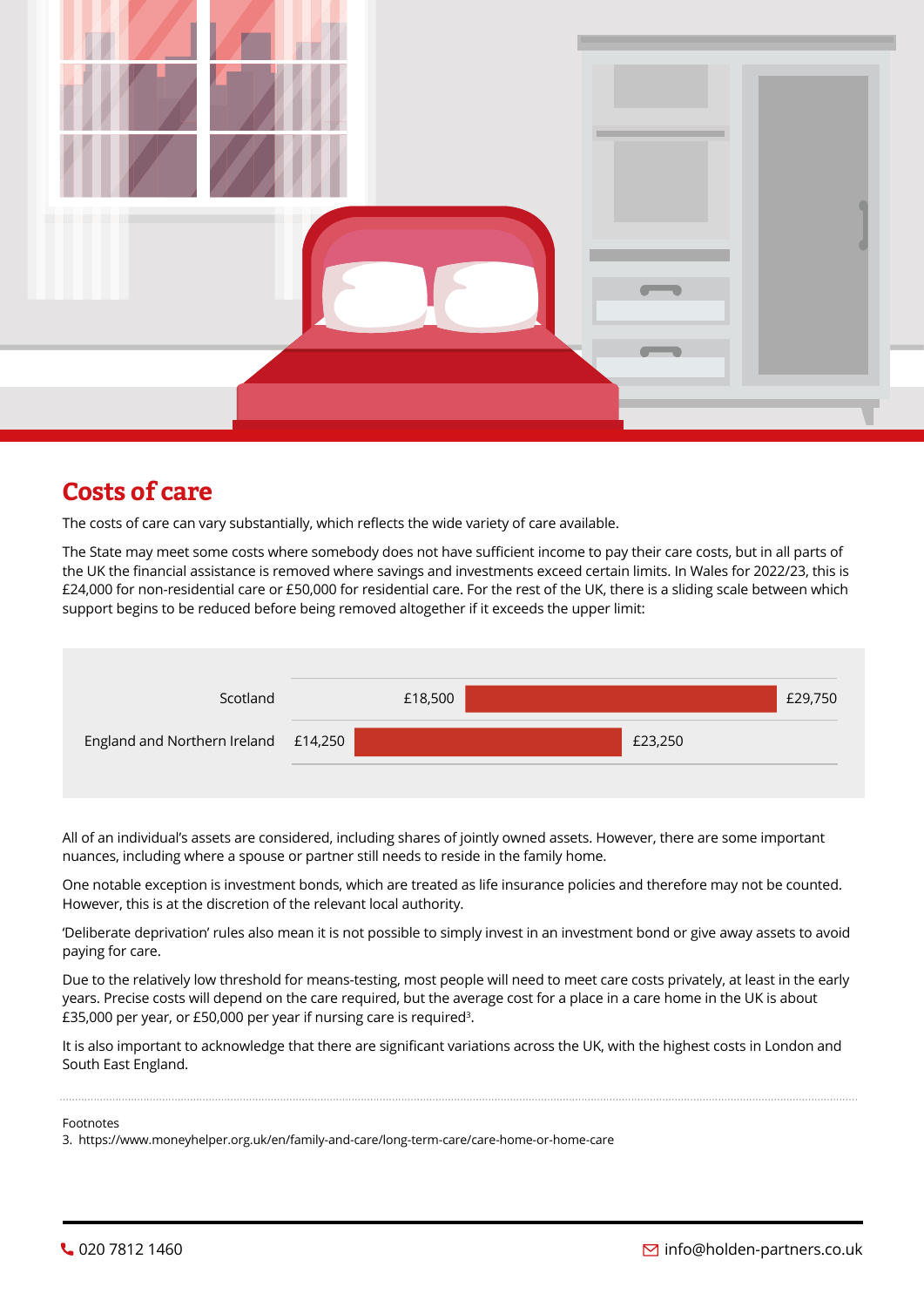# **Meeting the costs**

#### **State benefits**

State benefits may provide a safety net to support those in need of care, as well as potentially their caregivers.

Some benefits are paid irrespective of other sources of income and capital, whereas some are means-tested and therefore only paid depending on financial circumstances. State benefits is a very broad topic, and organisations such as Citizens Advice can help ensure all the benefits someone is entitled to are claimed.

Local authorities may provide a means-tested Disabled Facilities Grant to help with the costs of modifying the home, such as installing ramps or handrails.

When considering the availability of State benefits, it is important to be mindful of how other types of financial planning can affect eligibility. For instance, generating a lump sum from an equity release plan may put somebody over the savings limit to meet their own care costs.

#### **Long-term care insurance**

There are a small number of financial products specifically designed to meet care costs where an individual will be required to pay these personally. All financial products come with risks and disadvantages you should be aware of, and we recommend everybody seeks independent financial advice to ensure any policy they take out is suitable.

| Immediate needs annuity | When somebody has an imminent need for care and is unable to perform one or<br>more 'activity of daily living' (such as getting dressed without assistance), they may be<br>able to purchase a policy to begin meeting costs straight away. The policy will continue<br>paying out until death and, importantly, the payments are tax-free if paid directly to<br>the care provider. It is possible to tailor the format of the payments, for example to<br>include indexation to meet the rising costs of care fees over the years. |
|-------------------------|--------------------------------------------------------------------------------------------------------------------------------------------------------------------------------------------------------------------------------------------------------------------------------------------------------------------------------------------------------------------------------------------------------------------------------------------------------------------------------------------------------------------------------------|
| Deferred care plans     | Usually much lower cost than immediate needs annuities, deferred care plans pay out<br>after a pre-set number of months or years. As a result, they are best suited for people<br>who can afford care for a limited time but would need help if care is required beyond<br>that period.                                                                                                                                                                                                                                              |
| Pre-funded policies     | This is a type of insurance that pays out if care is needed at home or in a care home.<br>Some people may still have a pre-funded policy, but there are currently no providers<br>offering them.                                                                                                                                                                                                                                                                                                                                     |

#### **Other sources of capital**

In addition to these care-specific products, the value of the family home and pensions might also be sources of funds to pay for care for some people.

- Equity release allows access to the value of a homeowner's property to generate funds that can meet care costs. Our separate 'Equity Release Guide' contains more details on planning with equity release, the types of products available, and whether it would be beneficial to seek financial advice in this area<sup>4</sup>.
- Pensions, in theory, are intended to provide income for retirement. The extent to which they may be able to help with care costs depends on whether money has previously been taken from the pension, how it has been accessed and what part it plays in an individual's wider financial planning. Like equity release, this is a complex area where professional advice should be sought.

#### Footnotes

4. Where an equity release product, such as a lifetime mortgage is considered, it is important to understand the features and risks, and to ask for a personalised Key Features Illustration.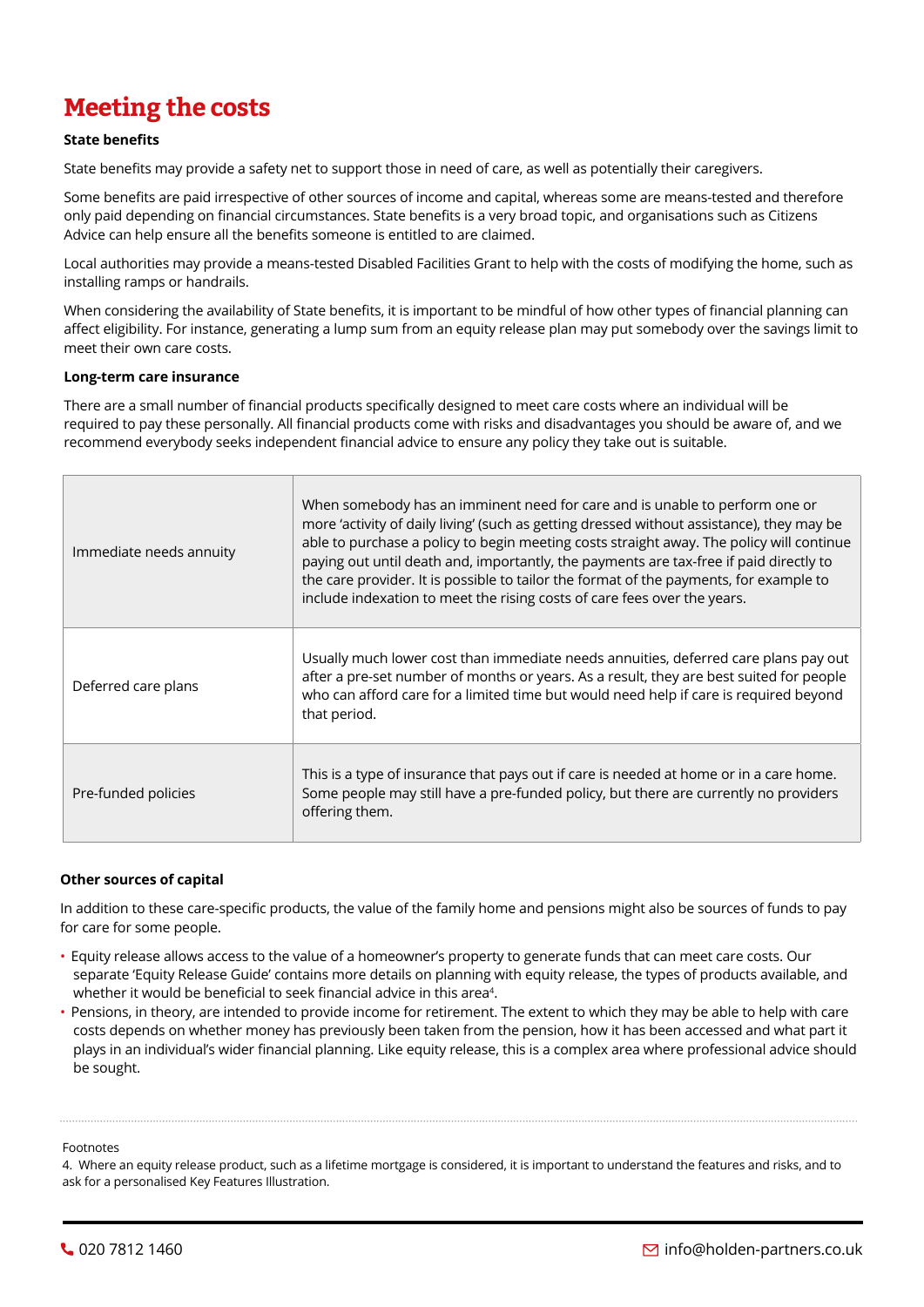

## **Other considerations**

In addition to costs, it is also vital to make provision in case mental capacity is lost and, with it, someone's ability to make sound decisions about their finances and welfare.

A legal document called a **power of attorney** gives a trusted relative or friend the legal power to act on someone's behalf. They are commonly drafted alongside wills and protect an individual's interests during their lifetime. We have a separate guide on the importance of wills and lasting powers of attorney that explains this in more detail.

# **Seeking advice**

The care system can be complicated and difficult to navigate. Long-term care is a specialist planning area and Holden & Partners has Later Life Advice Specialists who can help you consider your options and find the best solution, based on a range of factors, including affordability.

If you answer yes to any of the following, it is likely that you would benefit from receiving financial advice to help plan for care fees:

| <b>Yes</b> | No. |                                                                                       |
|------------|-----|---------------------------------------------------------------------------------------|
| $\Box$     |     | Are you in the process of arranging care for a friend, family member or for yourself? |
| □          |     | Are you unsure of the likely costs of care and how much you would have to contribute? |
| □          |     | Do you find the care system difficult to navigate?                                    |
|            |     | Are you worried about the impact of care fees on your retirement plan?                |

If you would like to discuss your own long-term care plans or plans for a family member, please do not hesitate to get in touch.